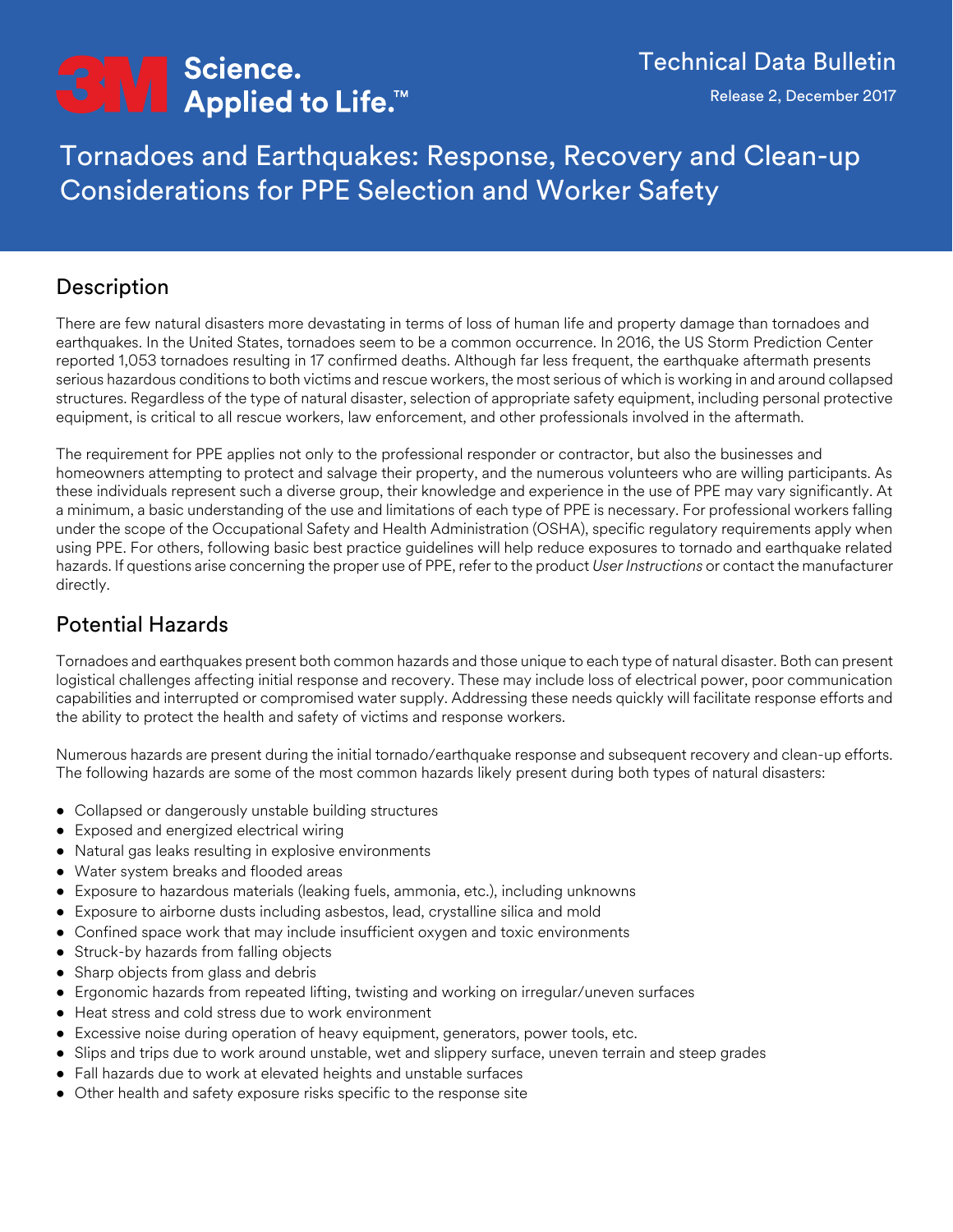A hazard assessment completed by a qualified health and safety professional is recommended prior to entering any response area presenting an adverse exposure risk. For collapsed or heavily damaged building structures, an inspection by a professional engineer should be completed prior to entry. Efforts should be made to brace or shore building walls and floors which have been damaged, when possible. In many cases, time constraints and limited resources may present obstacles to response workers, particularly when additional loss of human life is possible.

## Slips, Trips and Falls

After a significant event, such as a tornado or earthquake, we instinctively want to get back up on our feet and start the recovery process. Part of this includes inspecting damage, cleaning up debris and making the necessary repairs.

During this time, it is critical to protect ourselves and others from slips, trips and falls. As entries are made into affected areas, paths should be cleared to prevent stepping upon or over objects. In areas where the walking surface cannot be seen or where there is standing water, the floor should be checked or prodded before stepping forward. All hazards that cannot be moved should be identified and marked to help others.

When inspecting or repairing roof surfaces, a visual inspection from the ground should be conducted first. Ladders need to be secured to prevent slippage and a personal fall arrest system which includes a full body harness, energy absorber and solid anchor should be employed.

Additional information regarding fall protection can be obtained by calling our customer service line at 651-388-8282 or toll free 800-328-6146.

## General Types of PPE

Appropriate selection of personal protective equipment (PPE) and other safety equipment is critical to help control recognized hazards. The following describes the general types of PPE that are commonly applicable to tornado/earthquake response, recovery and clean-up. Refer to the end of this document for suggested 3M safety products that may be suitable for these applications.

**Respiratory protection** may be needed in all phases of natural disaster response. Appropriate selection is needed to assure the correct respirator is being worn for the work environment. In certain situations, the site may present inhalation exposure risk to unknown contaminants. Entry into these areas should be prohibited until adequately characterized.

All respirators used should be tested and certified by the National Institute for Occupational Safety and Health (NIOSH). When selecting a respirator for particulate hazards, a disposable respirator or reusable half/full facepiece with a minimum 95 class particulate filter (e.g., N95, R95, P95) is suitable for most types of dusts. Particulate respirators/filters with an N95, R95 or P95 rating offer a minimum 95% filtration efficiency. For gases and vapors, a reusable respirator with an appropriate cartridge is needed, depending on the specific contaminant.

A higher level of respiratory protection, such as a full facepiece respirator, or Powered Air Purifying Respirator (PAPR) may be needed for certain tasks, such as clean-up in buildings/homes that may contain lead, asbestos, PCB's and heavy mold contamination. OSHA requires specific respirator selection requirements for lead and asbestos. The US EPA offers guidance in respirator selection for mold.

Respirators must be used in accordance with the OSHA Respiratory Protection Standard, 29 CFR 1910.134. Mandatory use of respirators requires a written respiratory protection program established by the employer. Program elements include selection, employee training, fit testing, medical evaluations, maintenance and inspection, and record-keeping. Any air purifying respirator, which includes disposable, reusable half and full facepiece and PAPRs, should never be used in IDLH (immediately dangerous to life and health) environments. OSHA prohibits use of tight fitting respirators by anyone with facial hair. Refer to the OSHA website at www.osha.gov for a copy of 29 CFR 1910.134.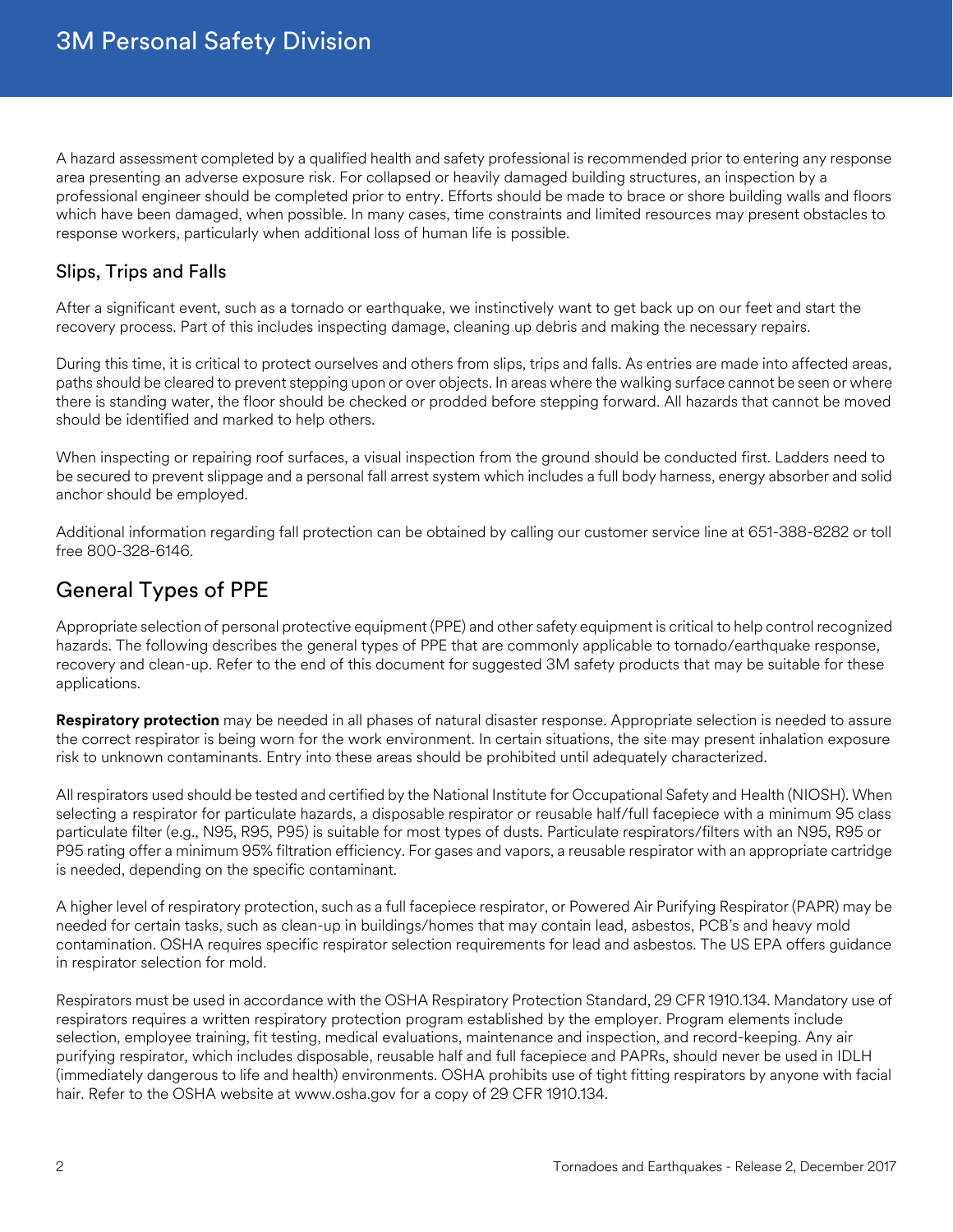**Eye, head and face protection** can help reduce the risk of injury due to falling or flying debris, or airborne dusts. Eye and face protection may include safety glasses or goggles and face shields. Use of safety glasses with side shields should be considered minimum protection at all natural disaster sites. Unvented or indirectly vented safety goggles may be used for dusty environments or situations where splashing can occur, and may fit over prescription eyewear. Safety glasses with a foam seal around the lens area forming a partial seal are also suitable for dusty environments or for environments where minor debris may be falling or floating in the air. Protective eyewear should meet the requirements of the American National Standards Institute (ANSI) Standard Z87.1 for safety eyewear. As per Z87.1-2015 requirements, impact rated eyewear will be marked "+" or "Z87+". Protective eyewear will be marked "D3" when designed splash protection and D4 for dust protection. Face shields are considered supplemental protection and should be used only in combination with approved safety glasses or goggles.

Hard hats should meet the requirements of ANSI Standard Z89.1. Look for a sticker or markings on the inside of the hard hat indicating that it meets this standard. The sticker or markings will also state the type and class of hard hat. Type refers to impact performance, with Type I hard hats reducing force of minor impacts from the top resulting from a blow to the top of the head, and Type II hard hats reducing the force of impact resulting from a blow from either the top or side of the head. Class refers to electrical performance. Class G (general) hard hats reduce the danger of contact exposure to low voltage (tested to 2200 volts). A Class E (Electrical) hard hat reduces the danger of exposure to high voltage conductors (tested at 20,000 volts). A Class C (Conductive) hard hat is not intended to protect against contact with electrical conductors. The type and class of hard hat selected will depend on the anticipated hazards present at the site.

**Hearing protection** is usually necessary when operating heavy machinery or power tools. Both earplugs and earmuffs are available. Hearing protectors are required under regulation to have a Noise Reduction Rating (NRR), which is the reduction (in decibels) that the hearing protection device (HPD) can provide when worn correctly in a controlled laboratory test. In the real world, many users will receive less noise reduction than indicated by the NRR due to variation in hearing protector fit, fitting skill and motivation of the user. 3M strongly recommends fit testing of hearing protectors. If the NRR is used to estimate typical workplace protection, 3M recommends that the NRR be reduced by 50% or in accordance with applicable regulations.

Comfort is also an important factor to consider. If the HPDs are comfortable, they are more likely to be worn and to be worn correctly. Likewise, the hearing protectors must be compatible with the other gear that needs to be worn during a natural disaster response. Selecting a hearing protector that also offers communication capabilities is a vital consideration when both noise attenuation and communication between response workers is needed. Hearing protectors are available that physically connect to portable radio systems, or provide all-in-one, fully contained wireless protective communication solutions. Leveldependent environmental microphones are also available to help wearers maintain important situational awareness and faceto-face communications, while still protecting them from harmful noise levels. Environmental microphone capabilities can commonly include:

- Sampled impulse/impact and steady-state sound levels are limited to 82 dB or less
- Quiet or softer sounds can be amplified

Dual active hearing protection (electronic earmuff with electronic earplugs) will provide a slightly increased level of hearing protection while still allowing audibility and situational awareness.

**Protective Clothing, gloves, and boots** require consideration of the types of anticipated contaminants, and environment/ work conditions to be encountered. Selection criteria may need to address both chemical and physical protection. These may include:

- Preventing skin contact, while maintaining durability and dryness.
- Heat and cold stress prevention.
- Worker visibility, particularly in high traffic or low visibility areas.
- Electrical hazards.
- Task specific protective clothing, such as welding and cutting.

Follow the manufacturers recommendation for donning of protective clothing, gloves and boots to assure optimum fit, performance and comfort.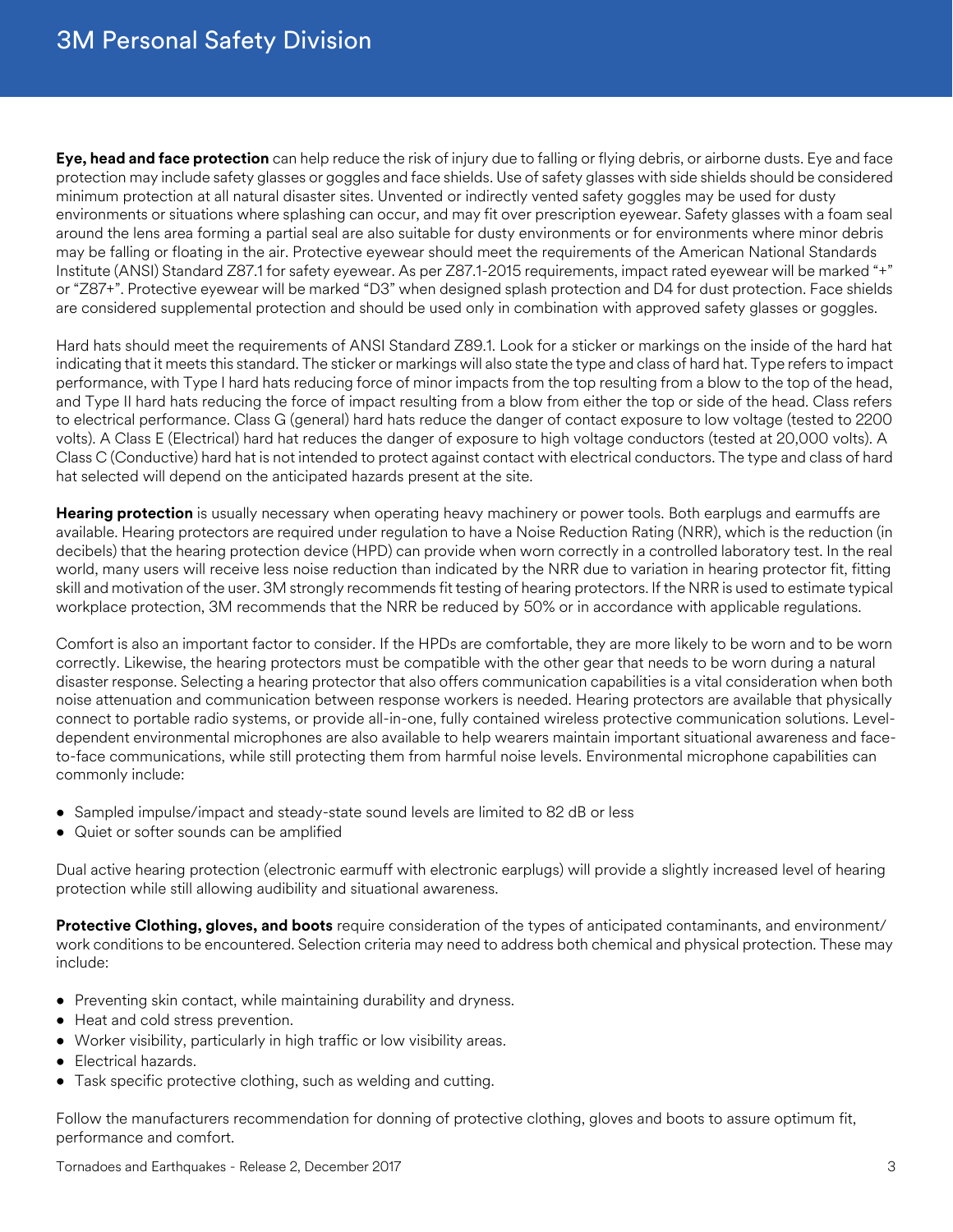OSHA regulations, such as, those relating to confined space, lockout/tagout, and fall protection may also identify other types of safety-related equipment that are required. OSHA fall protection provisions, for example, are applicable when a fall of greater than 4 feet is possible from any improperly guarded walking/working surface. Unlike other PPE that protect specific body areas (respiratory, hearing, head, eyes, hands, and feet), fall protection equipment is designed to help protect the whole body in the event of a fall. When selecting fall protection for a natural disaster application, careful consideration for the work environment is needed. Hazards typically include unstable shifting materials, sharp edges, and numerous slip/trip/fall conditions. Fall protection equipment may include confined space, rescue systems, body harnesses, ropes/lanyards, and anchorage devices. Use of this equipment requires specialized training that must include information related to intended use, as well as capabilities and limitations.

# Suggested 3M Products

It is always the employer's responsibility to evaluate PPE needs and to select a proper product for the intended use by workers. Additional or alternative 3M products may be available in addition to those listed. Visit<www.3m.com/workersafety>for a complete and up-to-date listing.

## Response/Recovery

#### Hearing Protection (Active)

- 3M™ PELTOR™ Tactical Earplug Kit, TEP-100 (active in-ear)
- 3M™ PELTOR™ TacticalPro™ Communications Headset MT15H7F SV (active earmuff)
- 3M™ PELTOR™ Tactical Sport™ Electronic Headset MT16H210F-SV, (active earmuff)
- 3M™ PELTOR™ Lite Com Plus 2-Way Radio Headset

### Recovery/Clean-up

#### Respiratory Protection (Reusable)

• 3M™ 6000 series Half or Full Face Respirator with 2071 P95 or 2091 P100 filters

#### Respiratory Protection (Disposable)

- 3M™ Particulate Respirator 8210 N95
- 3M™ Particulate Respirator 8511 N95
- 3M™ Particulate Respirator 8214 N95

#### Eye Protection

- 3M™ SecureFit™ Protective Eyewear 600 Series
- 3M™ Virtua™ CCS Protective Eyewear
- 3M™ Virtua™ AP Protective Eyewear
- 3M™ GoggleGear™ 500 Series
- 3M™ Fectoggles™ Safety Goggles

#### Head Protection

- 3M™ Hard Hat Series H-700 cap style
- 3M™ Hard Hat Series H-800 full brim style

#### Hearing Protection (Passive)

- 3M™ E-A-R™ EXPRESS™ Pod Plugs™ Earplugs
- 3M™ PELTOR™ X4 Over-the-Head Earmuffs

#### Protective Clothing

• 3M™ Disposable Protective Coverall Safety Work Wear 4520